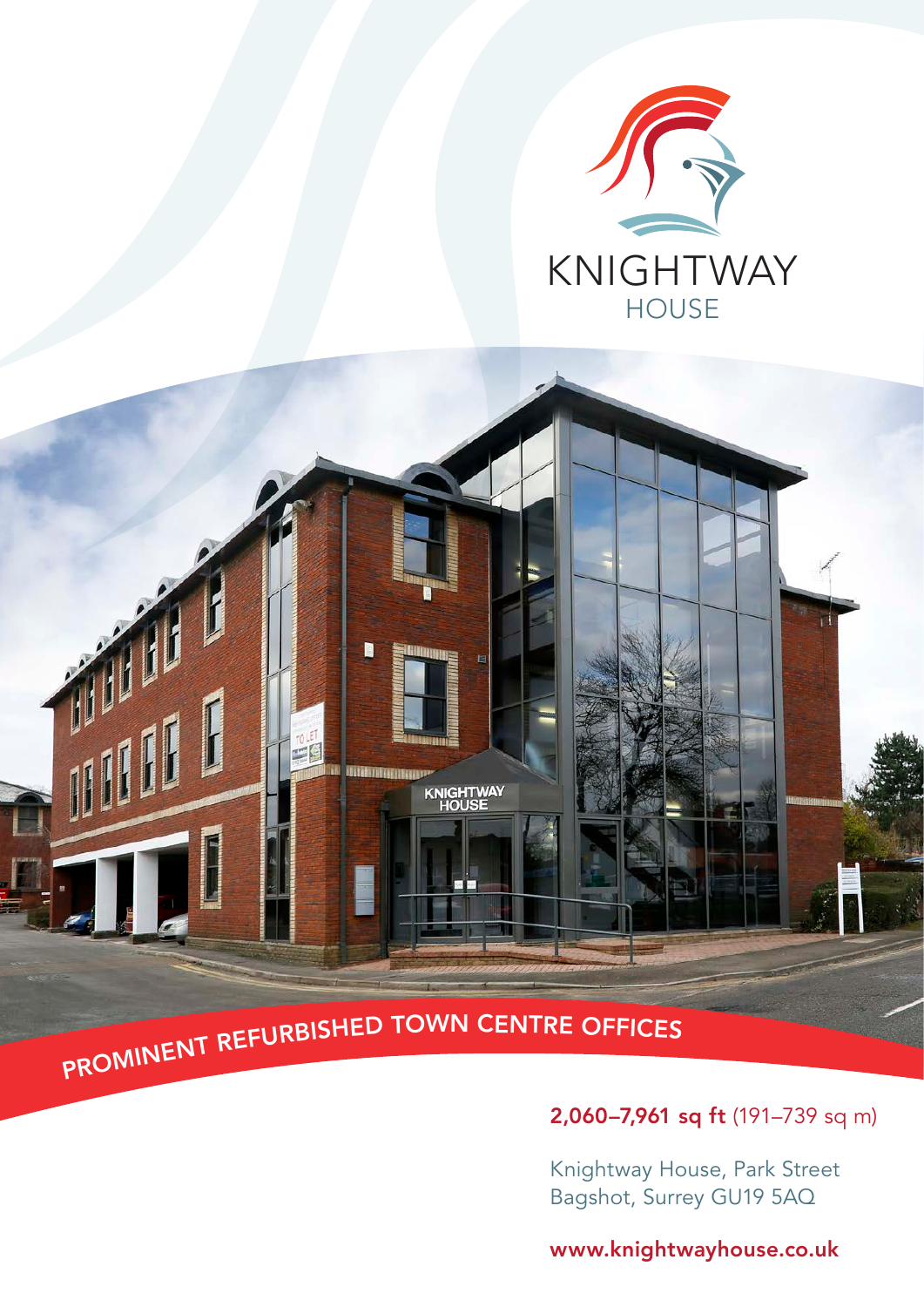

### **LOCATION**

Bagshot benefits from exceptional transport communications, being adjacent to J3 of the M3 motorway and the A30, which connects Bagshot with Camberley to the south and Sunningdale and Ascot to the north.

Bagshot rail station provides frequent services to London Waterloo via Ascot and is a short walk away, being approximately 500 metres to the north east of the property.

The village has a busy High Street close to the property, offering a selection of retail units, pubs and restaurants.

### **DESCRIPTION**

Knightway House is a prominent self contained town centre office building arranged over ground and two upper floors.

Our clients have worked hard to ensure the building delivers an impressive working environment for new occupiers, by creating a building which meets the very high standards tenants require for their new offices.

With image and prominence important requirements, Knightway House provides high quality finishes throughout as well as a remodelled entrance.

The comprehensive refurbishment benefits from the following amenities:

## SPECIFICATION

- New air conditioning
- New LED lighting
- EPC rating C 70
- New suspended ceilings
- Remodelled entrance
- New carpeting throughout
- Refurbished WCs
- Raised access flooring
- New kitchenettes
- 8-person (630kg) hydraulic passenger lift
- CCTV security cameras
- Secure parking
- 28 car spaces available at a ratio of 1:288 sq ft

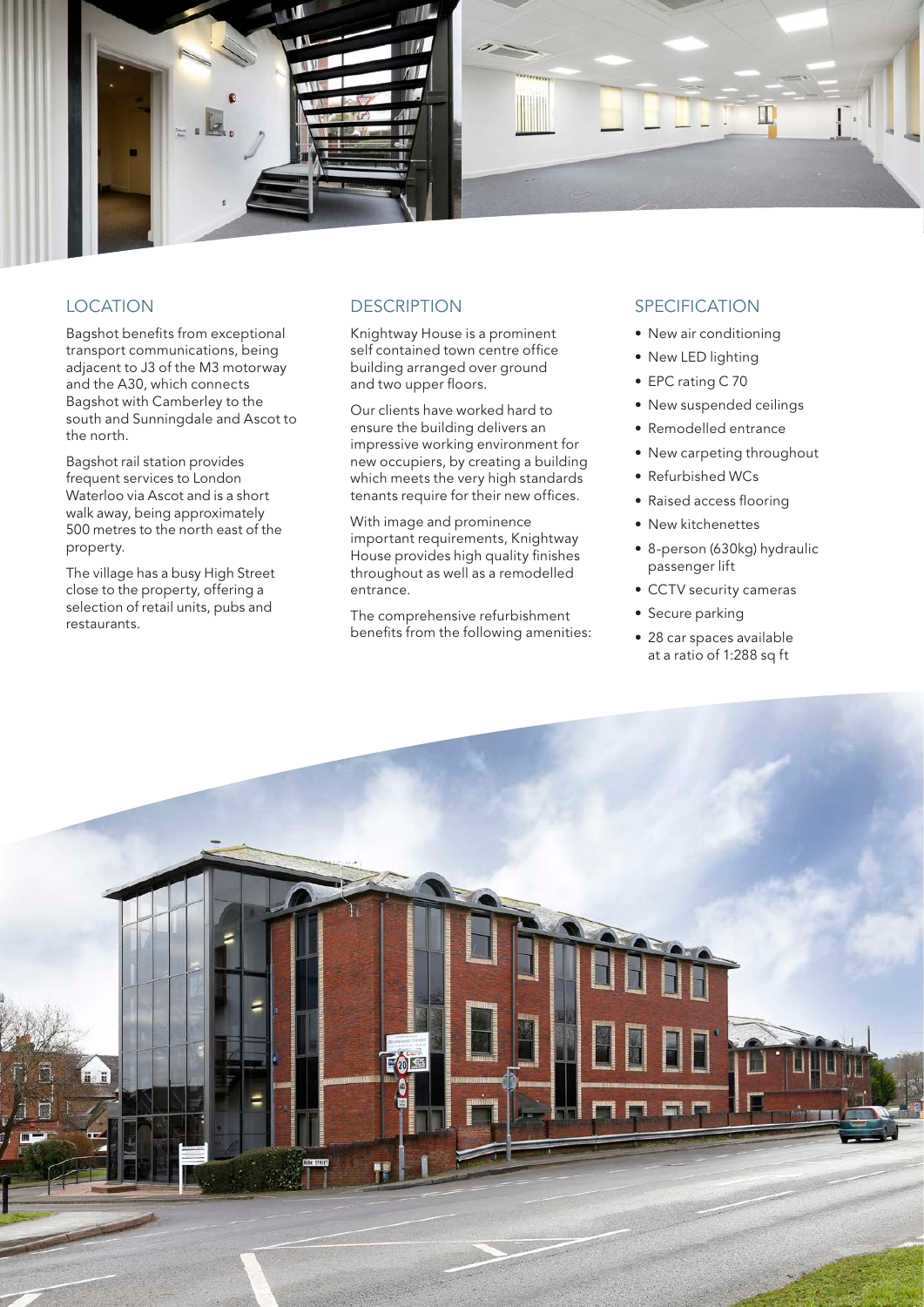

### AREAS

| Total  | 739  | 7.961 |
|--------|------|-------|
| Second | 276  | 2,974 |
| First  | 272  | 2,927 |
| Ground | 191  | 2,060 |
| Floor  | sq m | sq ft |

NB. The 2nd floor offices are currently let but can be available within 3 months.

NB. The measurements quoted are calculated on a net internal basis in accordance with the RICS code of measuring practice Edition 6.

## LEGAL COSTS

Each party will bear their own legal costs in connection with this transaction.

### **TERMS**

Rent – Upon application

Lease – A new FRI lease for a term to be agreed direct from Landlord, either on a floor by floor basis or as a whole.

Business rates – Business rates will be payable direct to the local authority, Surrey Heath Council. For further information call direct on 01276 707100.